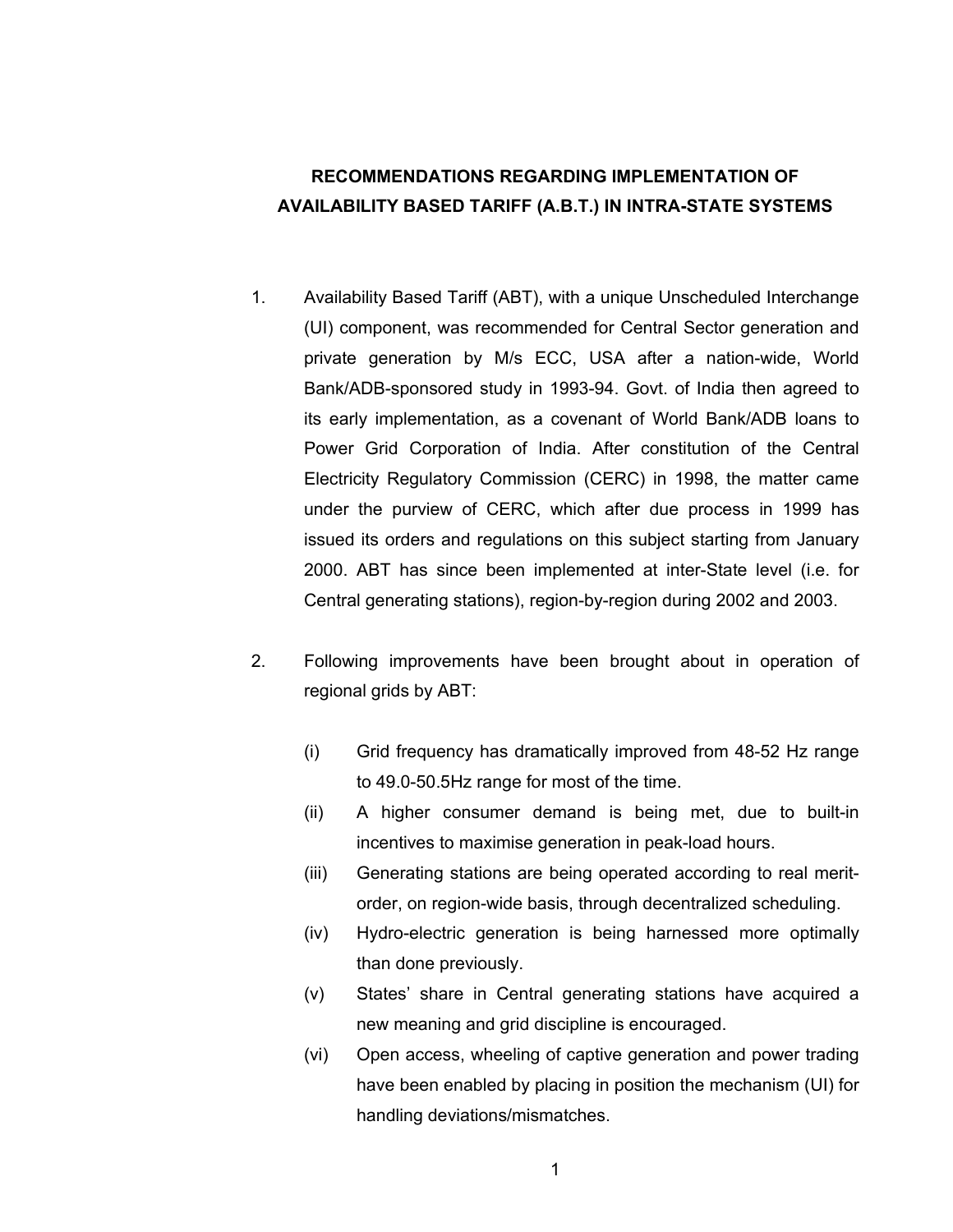- (vii) States meet their occasional excess demand by over-drawing from the regional grid and paying applicable UI charges to the under-drawing States.
- 3. The intra-State generating stations are not yet on ABT, due to which opportunities for further optimisation are being lost. For example, the intra-State stations (other than those owned by the still-bundled SEB) have no incentive presently to maximise their generation in peak-load hours and to back down during off-peak hours. They are also not induced to respond to grid contingencies. Scheduling disputes between generating stations and State LDCs could arise, particularly in case of IPPs. With the present focus on commercial aspects, it is very desirable that ABT is applied to all intra-State stations (except those embedded in vertically bundled licensees' systems) as well, whether SEB-owned or otherwise, for optimised utilisation of intra-State resources.
- 4. Optimum utilisation of pumped storage capacity is another area of concern. The 4x100 MW Kadamparai scheme belonging to TNEB has been fully utilised since introduction of ABT in Southern Region. Water is pumped up in off-peak hours when UI rate is low, and power is generated during peak-load hours when UI rate is high. On the other hand, in the absence of intra-State ABT/UI in Maharashtra, a similar commercial signal is not available to Tata Power, and their 150 MW Bhira pumped storage scheme is still not being utilised optimally. Srisailam pumped storage scheme in Andhra Pradesh too has not received due priority, as APGenco has no UI.
- 5. The foregoing has been duly appreciated by the Central Government and the following has been stipulated in the National Electricity Policy notified on 12.2.2005:

"5.7.1(b) The ABT regime introduced by CERC at the national level has had a positive impact. It has also enabled a credible settlement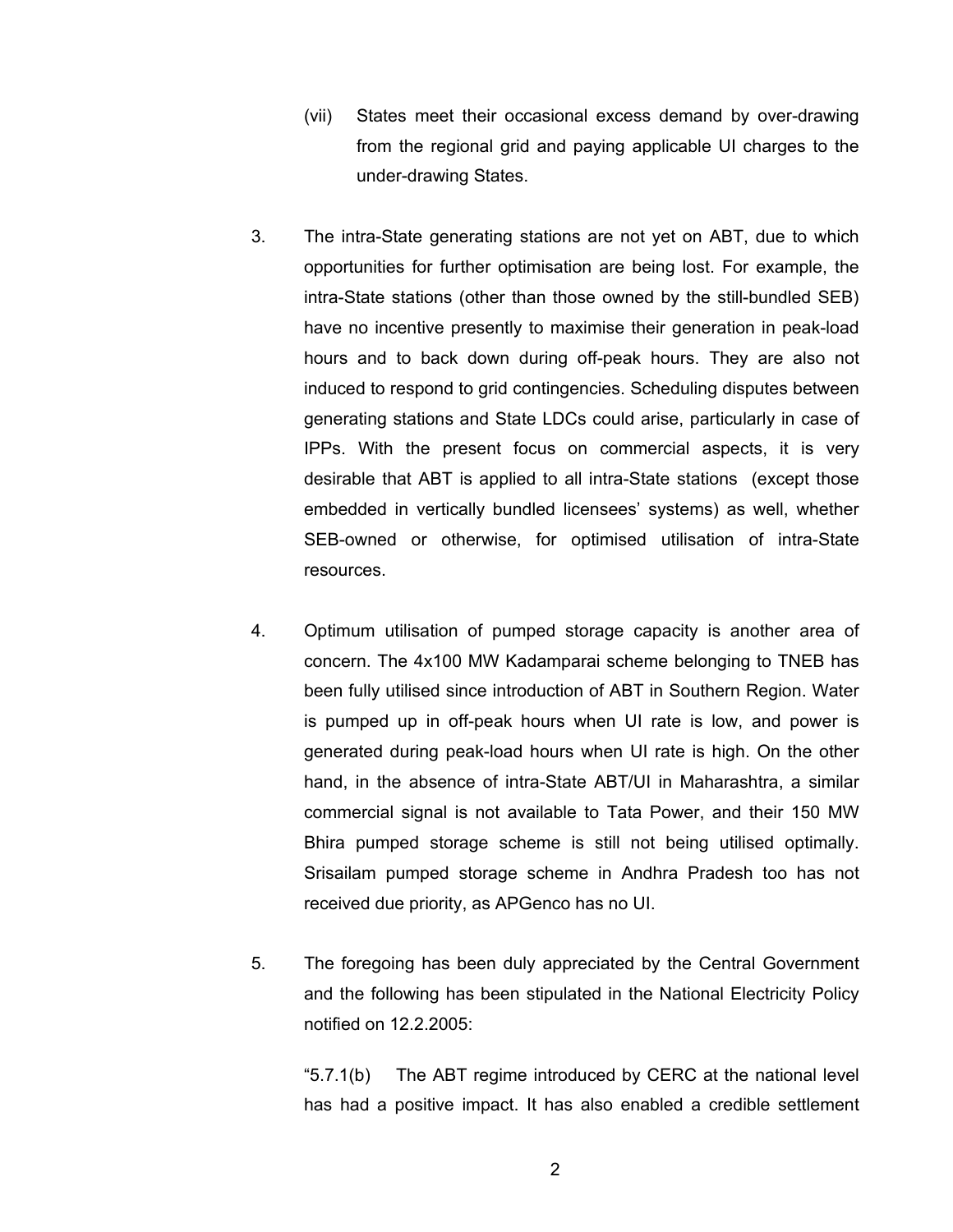mechanism for intra-day power transfers from licensees with surpluses to licensees experiencing deficits. SERCs are advised to introduce the ABT regime at the State level within one year."

- 6. As and when an SEB is unbundled and the State's distribution system is divided into zones, it would be essential that each zone has a schedule for power that it is to receive through the State grid. The intra-State system would then look very much like the present regional system : a number of generating stations supplying power through a transmission grid to a number of beneficiaries, with scheduling, metering and energy accounting carried out by a load dispatch centre. It would only be logical to replicate the regional system (of shares/allocations, scheduling, metering, UI, etc), which is already tried and proven.
- 7. The UI liability of a State, after unbundling, would depend on judicious scheduling for the intra-State entities and their dynamic response. This can all be centralised at the State LDC adopting a disciplinarian approach, but it has the risk of being resisted and flouted. Highly reliable communication, SCADA, AGC etc would also be required, with associated cost and complications. A more pragmatic approach, therefore, would be to delegate the responsibilities to the intra-State entities for decentralised action, with UI mechanism providing the required frame work for keeping all entities on track. In other words, it would be desirable to apply UI on all intra-State entities which are supposed to have a schedule.
- 8. While for a total compatibility with the system presently operating at the inter-State (regional) level, it would be desirable to adopt the same system in-toto for intra-State entities, it is recognized that there could be valid reasons, State-specific, to deviate from the regional mechanism. It is recommended that the concerned SERCs examine the following issues in detail, in association with the respective SEB/STU and pragmatically decide their approach.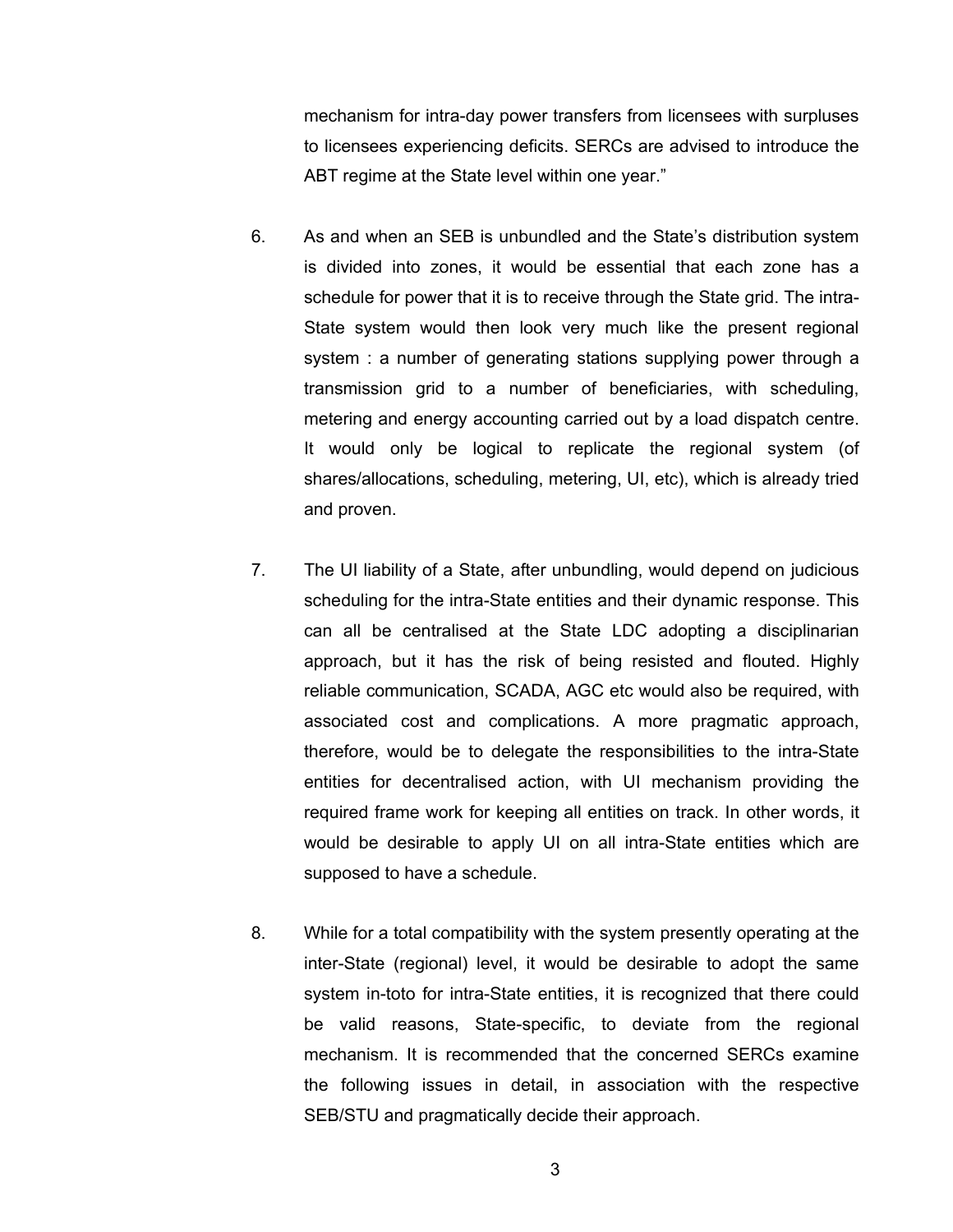#### 9. Structure and components of ABT

The present ABT for Central generating stations comprises of three (3) components : capacity charge, energy charge and UI. This structure is rational and appropriate for the conditions prevailing in India, and should straight-away be adopted for all intra-State generating stations. However, incentive may be linked to plant availability, instead of linking to PLF (as is presently done for Central Stations). Linking of incentive to PLF effectively converts the incentive into a supplementary energy charge, and distorts the merit order. Most Central stations being pithead (and, therefore, not being required to back down during off-peak hours), do not face a major problem on this account. On the other hand, many intra-State generating stations would be at load-centres and/or will be liquid fuel-based. They would have a high variable cost, would often be scheduled to back down during off-peak hours, and would, therefore, have a lower PLF. Linking of incentive to PLF in their case would be counter-productive and it would only be logical to link the incentive to plant availability. Para 144 and 145 of CERC order dated 29.3.2004 in petition no. 67/2003 may also be seen in this connection (copy enclosed).

Certain issues have come up recently in ABT for Hydro stations, particularly in NER. It is suggested that SERCs may exercise caution while extending ABT to intra-State Hydro stations, or wait for resolution of these issues by CERC (for Central stations).

### 10 Norms and parameters for tariff:

Various norms and parameters in the present ABT for Central generating stations have been fixed by CERC primarily considering the past performance of NTPC and NHPC plants. It is possible that the performance level of the intra-State power plants, due to a variety of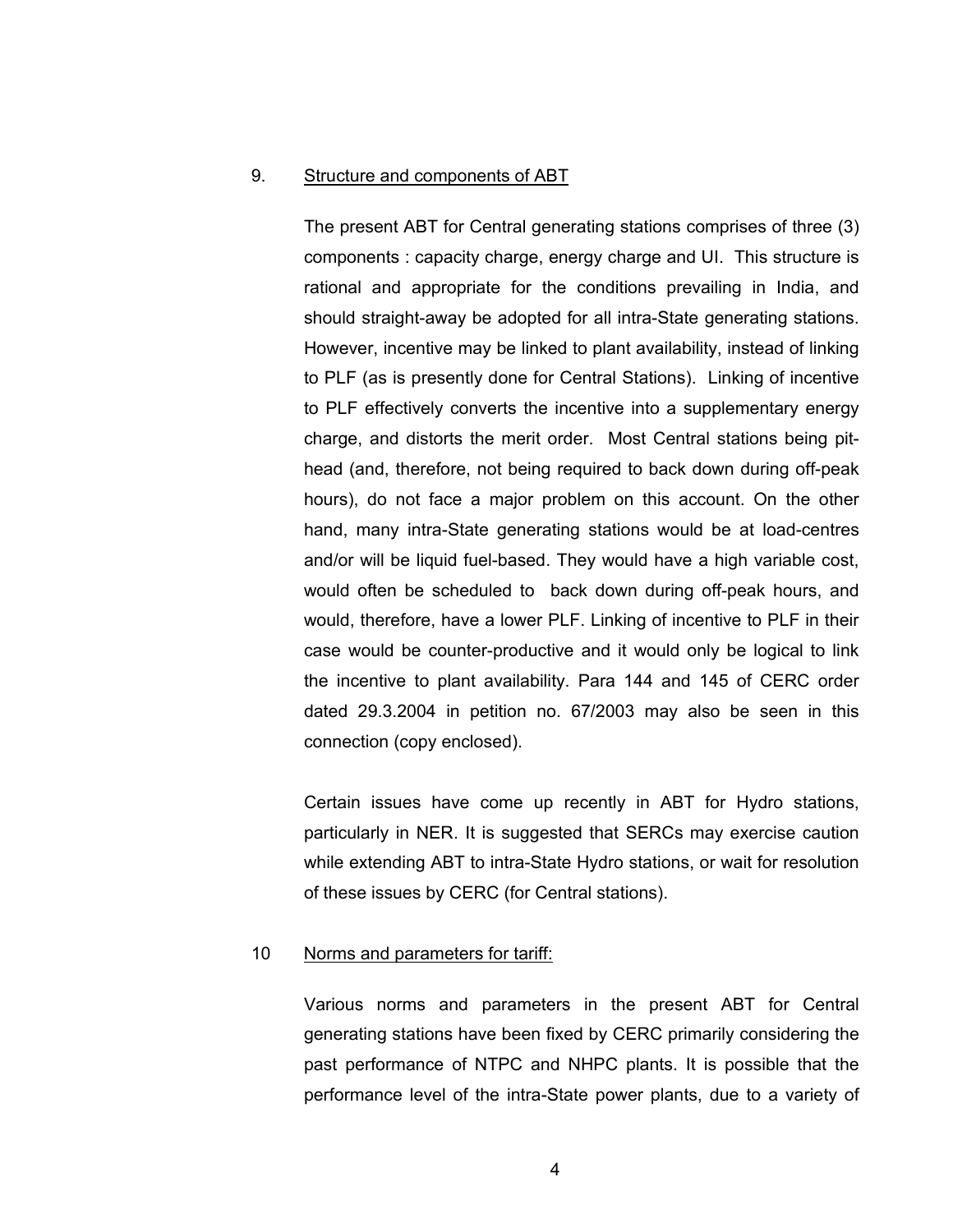factors, may not match those of NTPC and NHPC. In such cases, it would be appropriate to adopt different norms and parameters, atleast for a transition period. CEA have also prescribed certain norms recently, and these too may be considered by SERCs.

#### 11. Treatment of secondary oil consumption

It has been a practice so far in India to treat secondary oil consumption as a component of energy charge. However, secondary oil is consumed only when a coal/lignite-fired unit has to back down below about 60% or has to be started up/shut down. During normal operation, secondary oil should not have to be fired at all. In other words, during normal operation (above 70% load), the variable cost of a generating unit would comprise of only the coal cost. In order to get the energy charge to reflect the unit's correct variable cost (and thereby to give the unit a better merit-order position), it would be desirable to treat secondary oil consumption as a component of plant's fixed cost, and recover it through capacity charge instead of energy charge. This is particularly important for load-centre stations which would be required to back-down during off-peak hours due to their comparatively higher variable cost, and may be considered by SERCs at an appropriate stage.

## 12. Relationship between capacity charge and plant availability

It has been suggested in para 9 above that the incentive may be linked to plant availability. Once this is done, incentive can as well be merged with capacity charge. The relationship between capacity charge payment for the year and average plant availability can then have three possible shapes, as shown in figure-I. It is our majority view that shape (c) is more equitable than the others.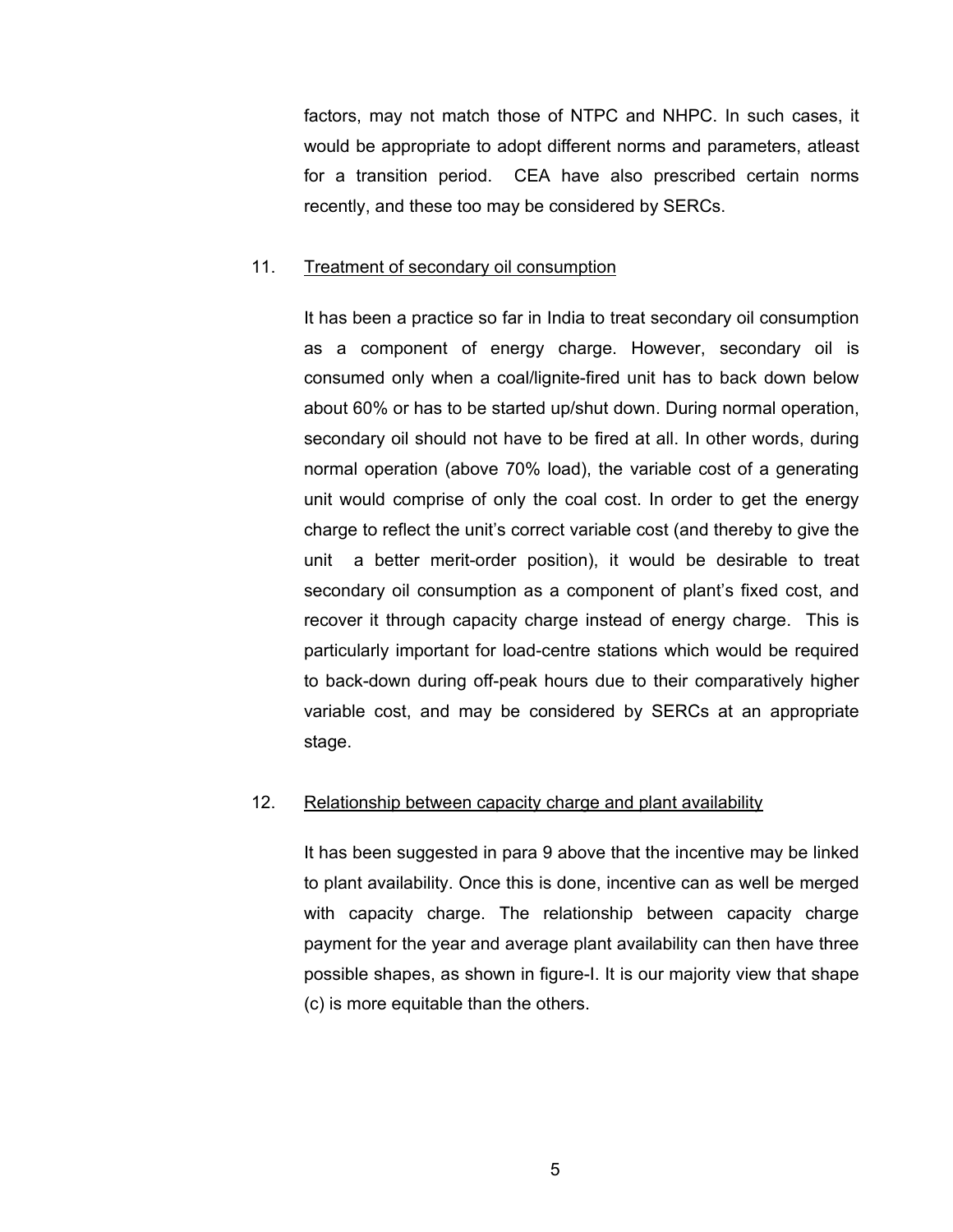# 13. Time block for UI

In the inter-State ABT, UI is determined for each 15-minute time block. This inherently requires 15-minute wise energy metering on all interchange points of each regional constituent. Similar special energy meters shall be required for all intra-State constituents if the same 15 minute time block is to be applied intra-State. As some States already have meters for 30-minute time-block, a question has been raised as to whether the intra-State time block can be of 30 minutes.

The primary idea of UI is to price the deviations from schedules according to prevailing (i.e., real time) system conditions. The time block should, therefore, be as small as practicable, and a 5-minute time block would be still better, theoretically. 15-minute has been a satisfactory compromise, as regional grid operation over the last 2-3 years has shown. As such, we recommend that all States adopt a time block of 15 minutes only, which would also enable direct back-to-back accounting with regional UI. However, implementation of intra-State UI should not get delayed on this account alone. It is, therefore, suggested that following procedure may be adopted as an interim arrangement for determination of UI charges for those intra-State entities who are having 30 - minute meters on their periphery.

| Energy actually drawn in a 30 - minute block       | А       |
|----------------------------------------------------|---------|
| Scheduled energy for that block                    | В       |
| UI energy for the 30 - minute block                | $(A-B)$ |
| Average frequency (regional) for first 15 minutes  | C.      |
| Average frequency (regional) for second 15 minutes |         |
| UI rate corresponding to C                         | F       |
| UI rate corresponding to D                         | F       |
|                                                    |         |

UI charge for the intra-State entity, for the 30 - minutes block  $=(A-B)x (E+F)/2$ .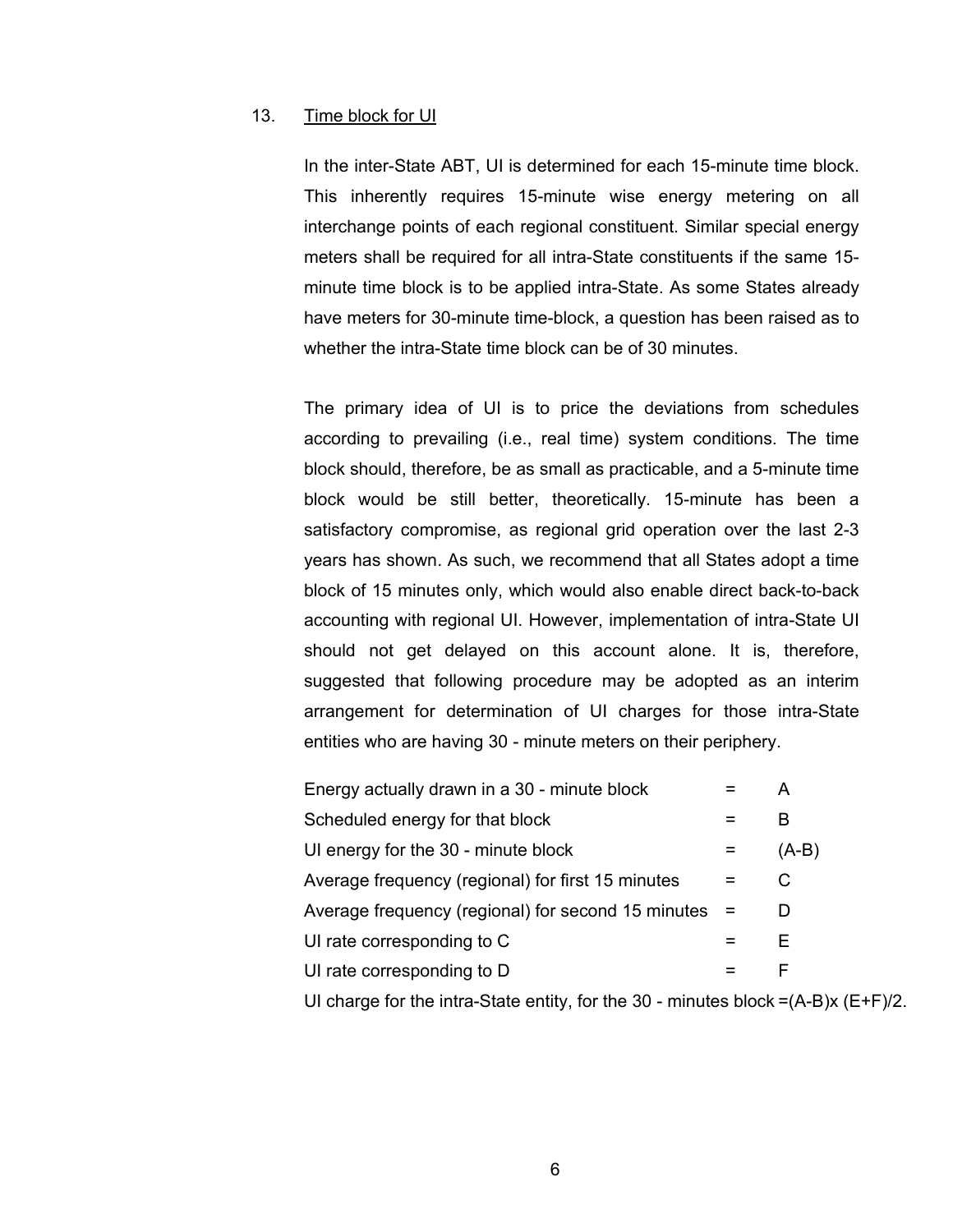### 14. Maximum and minimum UI rates

The minimum UI rate at regional level is zero, corresponding to the variable cost of overflowing hydro-electric stations. The same should be adopted for intra-State system as well, whether a State has intra-State hydro stations or not. (A detailed explanation of interplay between UI rate and system marginal cost is given in "ABC of ABT - a Primer on Availability Tariff" written by Shri Bhanu Bhushan).

Similarly, the maximum intra-State UI rate should basically be same as the ceiling regional UI rate, to enable back-to-back operation of regional and State UI pool accounts. For example, suppose a DISCOM overdraws by 10 MW from State grid, due to which the State overdraws 10 MW from the regional grid, while frequency is 49.0 Hz. The State shall have to pay to regional UI pool account for the overdrawal at the ceiling rate, which is Rs. 5.70 per kWh presently. This amount should in turn be paid by the defaulting DISCOM into the State UI pool account. UI rate for the DISCOM should also, therefore, be Rs. 5.70 per kWh.

The present regional ceiling UI rate was specified by CERC when diesel price was about Rs. 22 per litre. Now that the diesel price is around Rs. 32 per litre, it may be necessary to increase the ceiling UI rate. This matter is, however, in CERC's jurisdiction, and it is being mentioned here only to apprise SERCs about the possibility of such an increase so that necessary provision is kept in the concerned intra-State regulations.

#### 15. Threshold frequencies for UI rate

In the present relationship between frequency and regional UI rate specified by CERC, the minimum UI rate (zero) is reached at 50.5Hz and the maximum (ceiling) UI rate is reached at 49.0Hz. The experience with such frequency thresholds has generally been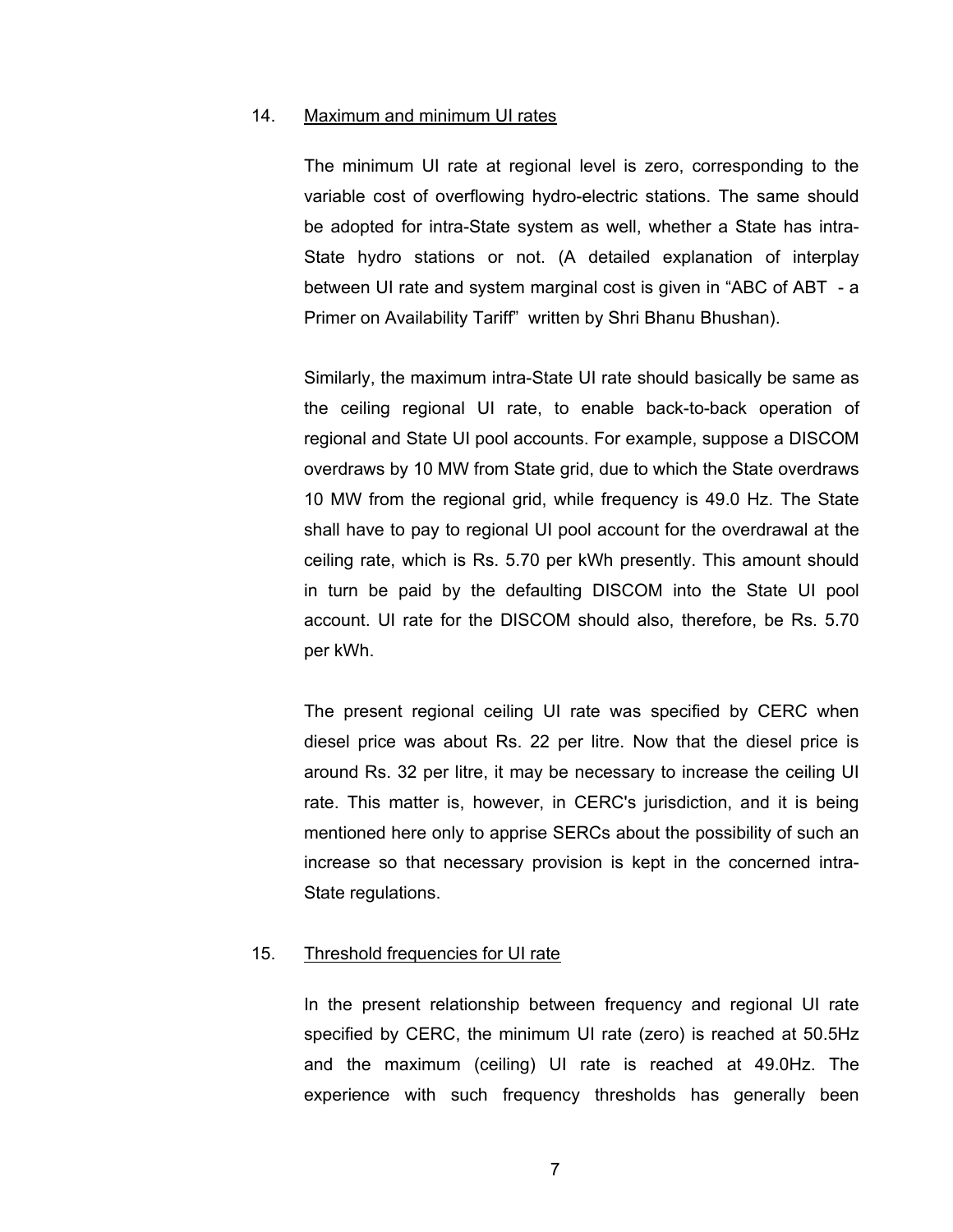satisfactory. In any case, the intra-State UI has to necessarily have the same frequency threshold as regional UI, for back-to-back operation of regional and State UI pool accounts.

## 16. Adjustment for intra-State transmission losses

In para 14 above, it is assumed that transmission losses in intra-State grid are not affected by the deviations from schedules (UI) of the intra-State entities. While this simplifying assumption could be adopted to begin with, the impact of intra-State UI on transmission losses would have to be taken into account when one starts getting into the details. For example, 10 MW overdrawal by a DISCOM may cause (depending on topology and power flow scenario) an increase in intra-State transmission loss by 0.3 MW. Consequently, the resulting overdrawal of the State from regional grid would be 10.3 MW, and the full coverage of State's UI liability would require that the UI rate applied to the DISCOM be 3% higher than the regional UI rate.

The incremental transmission loss would, however, change with power flow pattern, requiring detailed studies/computations and may still be very subjective. It is, therefore, recommended that this particular aspect be deferred for some time, and for the present, intra-State UI rate relationship with frequency be kept same as that at the regional level.

# 17. Entities to be covered in ABT

In the first instance, intra-State ABT should be implemented for

- i) all SEB/STU-owned generating stations above 10 MW
- ii) all State Government-owned/State generating company- owned generating stations above 10 MW
- iii) all IPPs, i.e. private/JV-owned and any other power stations above 10 MW, which are contracted to supply power to SEB/STU/State Govt/DISCOMs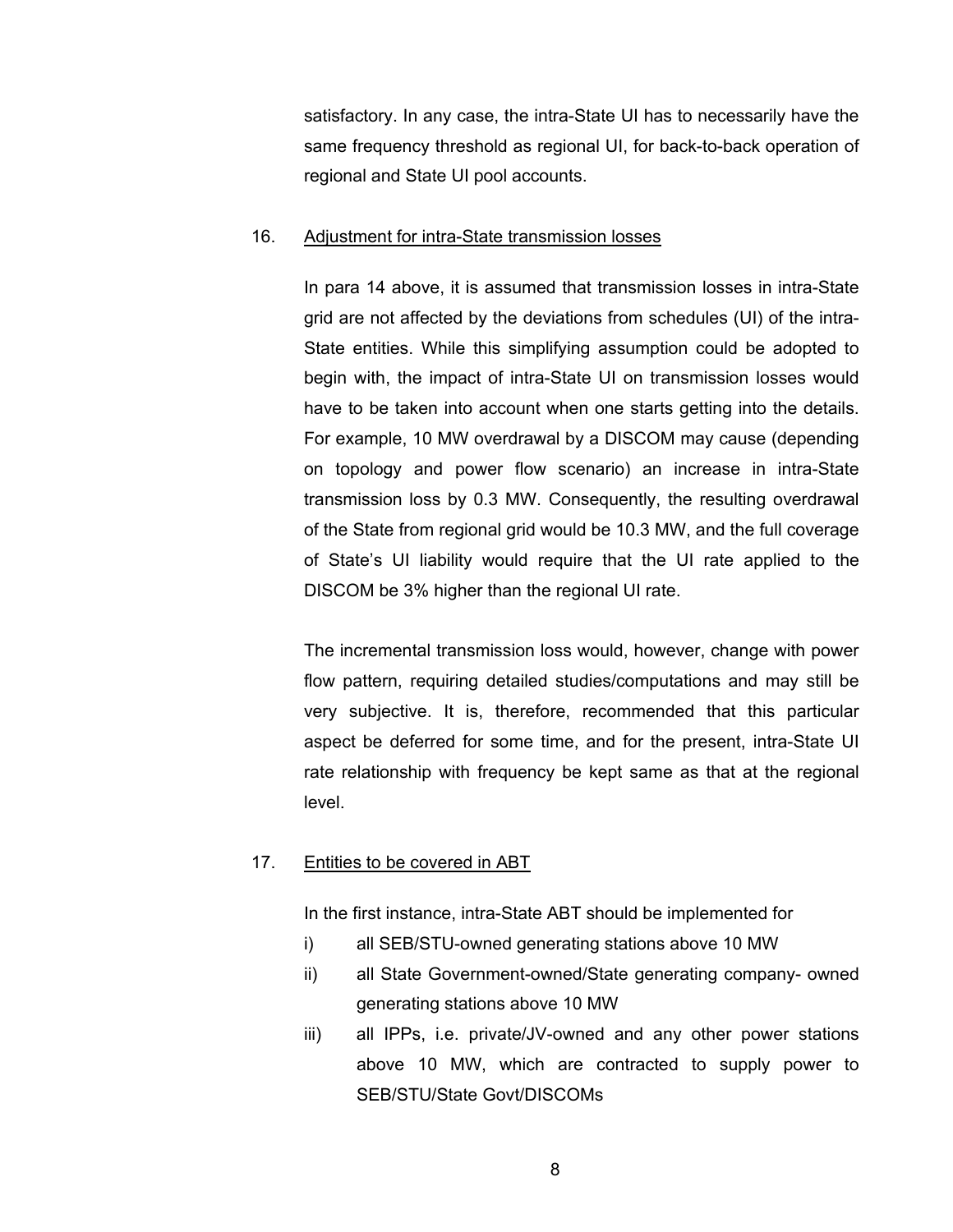- iv) all DISCOMs, as and when SEBs are unbundled, and entities like NDMC, BEST.
- v) distribution licensees who are supplied power from identified generating stations as per an allocation.

# 18. UI (not the full ABT) could be implemented for

- i) all entities availing "Open Access"
- ii) all parties availing wheeling of captive generation
- iii) all generating stations below 10 MW, (as a general guideline), which are connected to the State/DISCOM grid, including nonconventional
- iv) Merchant power plants, pumped-storage plants,
- v) all entities/consumers with captive/co-generation, particularly those with a possibility of feeding power back into the grid
- vi) licensees with own generation, e.g. TPC, BSES, AEC, CESC.

It is not desirable to implement ABT separately for the power plants of licensees, as long as the concerned licensee (such as TPC and BSES in Mumbai) continues as a vertically integrated utility. Covering the licensee under the UI mechanism (operating on its periphery) would suffice for inducing merit-order operation of embedded generation.

- 19. For implementation of ABT and UI mechanism within a State, the activity on the critical path would be installation of special energy meters on the periphery of all entities which are to be covered by ABT and UI. It is recommended that the meters already field-proven, and fully conforming to the specification used in case of Gujarat be ordered by the respective SEB/STU on priority. Other preparatory action can follow.
- 20. In conformity with section 166(4) of the Electricity Act, 2003, the SERCs may request the respective State Governments to constitute a Coordination Forum at the State level, which may also oversee the implementation of intra-State A.B.T., if so decided.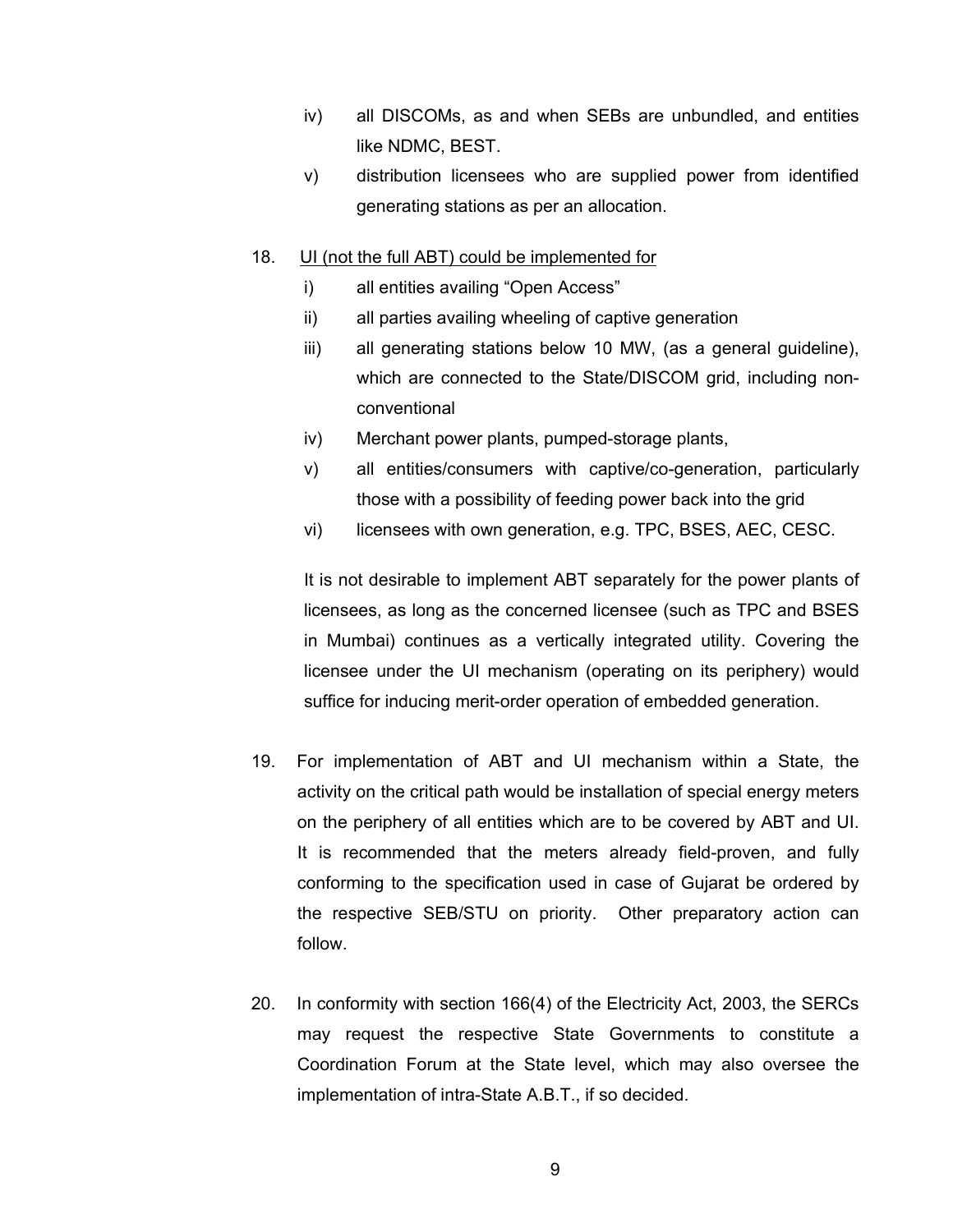## 21. Implications of not implementing A.B.T. for Intra-State Stations

As mentioned earlier, the A.B.T. as implemented for Central generating stations comprises of three components : (a) Capacity charge, (b) Energy charge, and (c) UI. Payment of capacity charge for reimbursement of the annual fixed cost is linked to average plant availability achieved over the year, which induces the plant owner to maximise its availability, without encouraging over-generation during off-peak hours. A power plant not on A.B.T. would either have a single-part tariff (i.e. a constant paise/kWh rate), or a two-part tariff (e.g. K.P. Rao formula). In case of single-part tariff, with a composite paise/kWh rate combining fixed and variable costs, the plant owner would have a perpetual incentive to maximise the generation, even during off-peak hours when his plant should in fact be backing down depending on its position in variable cost-based merit order. He would resist if the SLDC gives him a schedule with backing down in off-peak hours, and three possibilities would arise, as follows:

- (a) SLDC issues a schedule with backing down by this station during off-peak hours, and the station generates energy according to the given schedule: The Station owner would suffer a revenue loss on account of energy not generated.
- (b) SLDC issues a schedule with backing down by this station during off-peak hours, but the station does not back down: The station will earn extra profit, while the State would under-draw from the regional grid, and in the process suffer a loss (paying a higher rate to the station for the extra energy, and getting paid a lower rate for the same energy quantum from regional UI account).
- (c) SLDC is forced by the station owner to give full schedule for the station (ignoring merit-order), and consequently requisitions only a part of State's entitlement in Central stations during off-peak hours; The State would again suffer a loss, and SLDC could be blamed for scheduling costlier energy while forgoing cheaper energy from Central stations.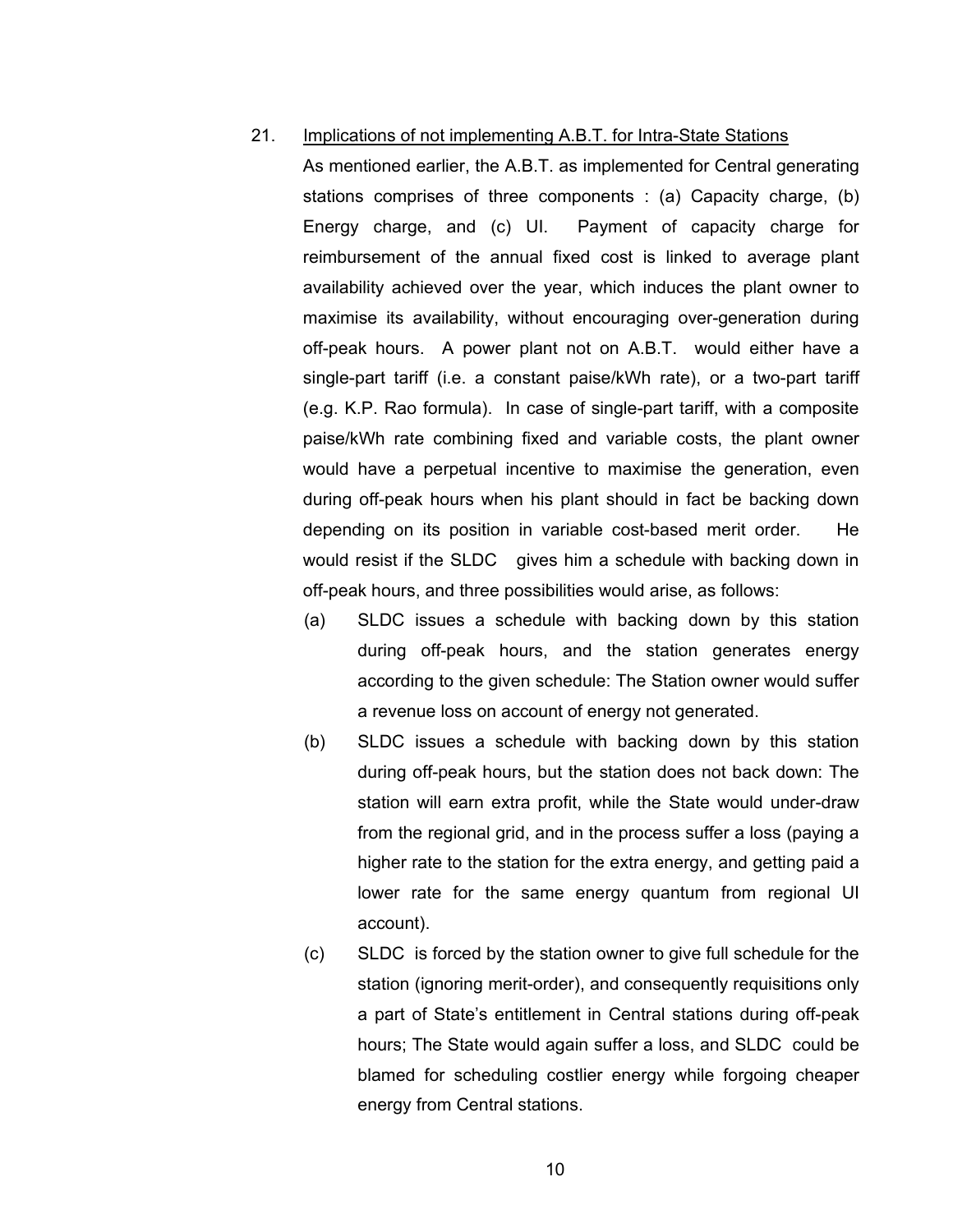The result of the above would be a perpetual tussle between the SLDC and the generating station, and the ultimate result would be a loss for the State as a whole, one way or the other. The situation would somewhat improve in case the station is on K.P. Rao tariff (in which full fixed charges are paid even in case of backing down). However, the experience between 1992 and 2002 clearly shows that K.P. Rao tariff did not address all the problems and indisciplined behaviour by utilities could not be curbed. In particular, there was nothing to discourage SEBs from overdrawing during peak-load hours and underdrawing during off-peak hours. There were perpetual commercial disputes as well. While most of the problems at the inter-State level have been addressed by implementation of A.B.T. for Central stations, similar problems would arise between intra-State entities if sufficient care is not taken while unbundling the SEBs. Specifically, the intra-State mechanism must have features which (a) encourage generation maximisation during peak-load hours, (b) encourage backing down of generation as per merit order during off-peak hours, (c) discourage DISCOMs from over-drawing during peak-load hours.

A.B.T. would directly provide all these. If an SERC proposes to adopt a variant, it would have to see how the above features are incorporated in the proposed mechanism.

# 22. Implications of Adopting a Balancing Mechanism different from Regional UI

Some States are contemplating balancing mechanisms differing from the concept of frequency-linked U.I. rate. The implications are explained below through an example.

Suppose two States A and B have a thermal station each, both having a variable cost of 150 paise/kWh. Suppose both have been scheduled to generate at 90% of their available capability during off-peak hours on a certain day. Also suppose that State-A has adopted UI mechanism totally identical to the regional UI mechanism, but State-B has adopted a different balancing mechanism concept in which the price of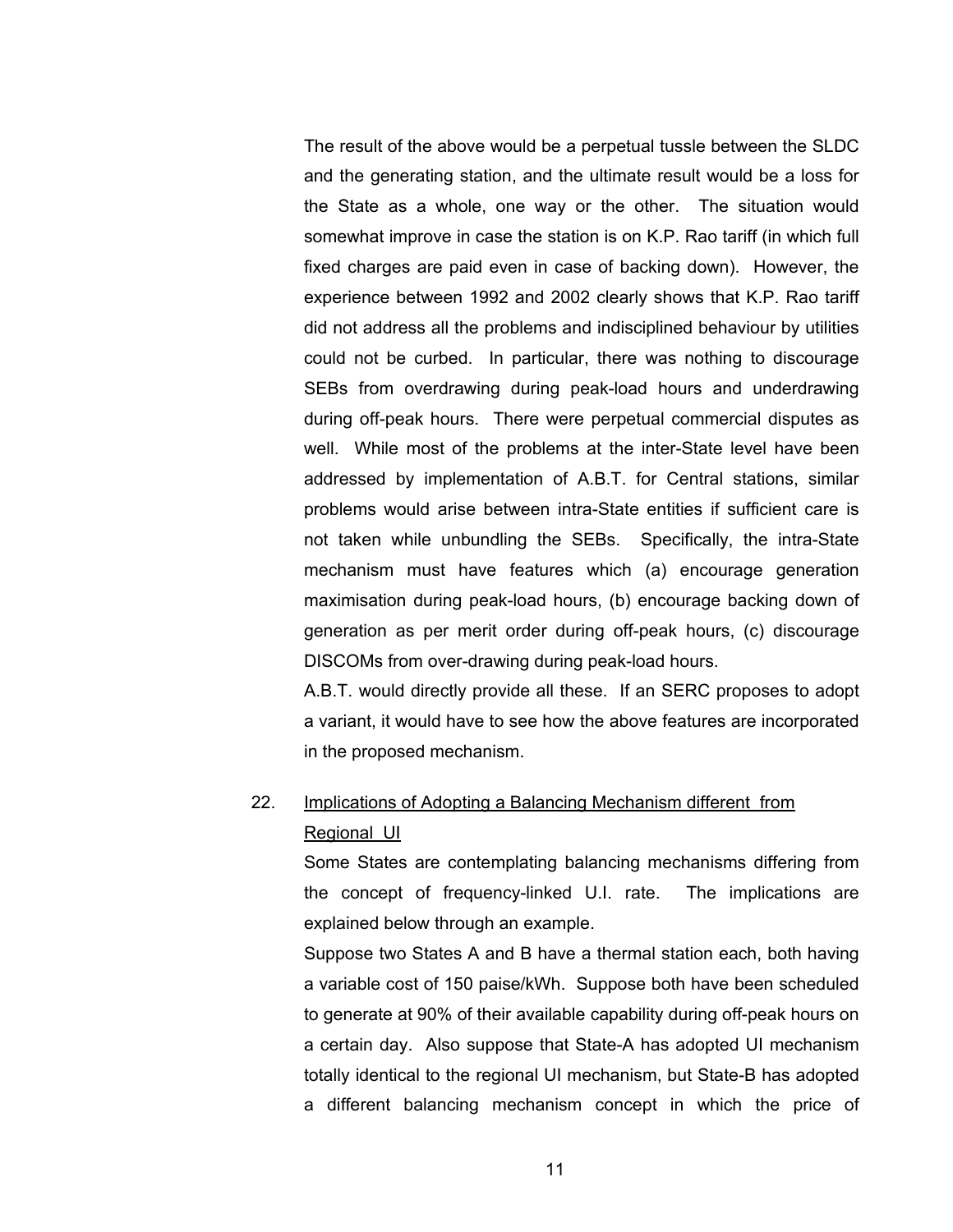balancing power, instead of being a function of frequency, is calculated by the SLDC from time to time. Suppose it is 210 paise/kWh at a certain time, while frequency is 49.9 Hz and corresponding regional UI rate is 180 p/kWh. In State-A, the thermal station would see the frequency and ramp up its generation from 90% to 100% of available capability (say 500 MW), at an incremental expenditure of 150 paise/kWh. The 50 MW over-generation would result in 50 MW of underdrawal by State-A, for which it would receive UI charges @ 180 paise/kWh from regional UI pool account, which would get passed on to the thermal station. There would thus be a saving of 30 paise/kWh on 50 MW for the thermal station of State-A, which would work out to Rs.15000 per hour. Other utilities in State-A would not have any financial impact on the above account.

The situation in State-B would be more complex. The thermal station may want to increase its generation, since it would get 210 paise/kWh against an incremental fuel expenditure of 150 paise/kWh. But this would result in a loss for State-B DISCOMs; they would pay 210 paise/kWh to the thermal station for its extra generation, but would receive only 180 paise/kWh from regional UI pool account for the resulting underdrawal. Due to this anomaly, the SLDC of State-B may not permit the thermal station to increase its generation beyond the given schedule (90%), and the State as a whole would miss an opportunity for some financial gain. In other words, generally speaking, State-B may not gain anything by adopting a balancing mechanism differing from regional UI.

There would be another issue to resolve. If a DISCOM in State-B overdraws, it would pay 210 paise/kWh into the State UI pool account for the energy overdrawn. The State would have to pay only 180 paise/kWh to the regional UI pool account for the consequent overdrawal from regional grid. What is to be done with the 30 paise/kWh differential ? And it could be negative as well ! These complications also can be avoided by extending the regional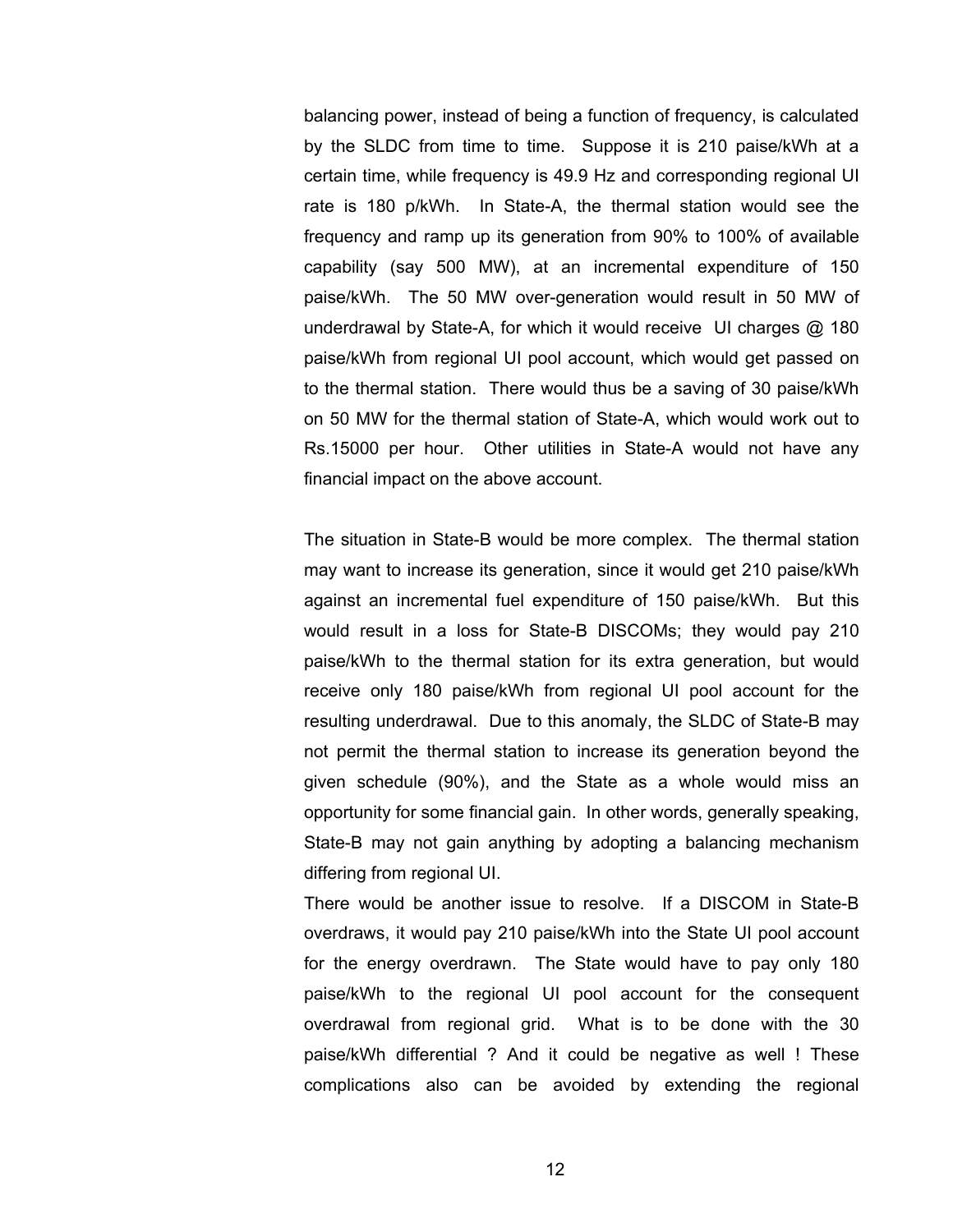frequency-linked UI rate to all intra-State entities on back-to-back basis.

#### 23. Revenue Balancing between DISCOMs

Because of differing consumer mix, different DISCOMs in a State may have differing daily load curve, differing average consumer tariff and differing realisation percentage. If power is supplied to all DISCOMs at identical rates (as would normally be the case immediately after SEB unbundling), it could mean widely differing amounts for meeting their own expense. Some DISCOMs may have much bigger gaps than others (it being unlikely that any DISCOM would be able to meet all its obligations on its own). This situation may be further aggravated if DISCOMs have to as well pay UI charges on back-to-back basis, as has been recommended.

However, it needs being appreciated that revenue balancing between DISCOMs is necessary, whether UI charges apply on them or not. The prudent approach would be to treat all DISCOMs similarly, in respect of generation allocation, power supply tariff, UI charges, etc., to ensure that similar incentives apply for all. In particular, UI mechanism should not be distorted in any manner. Only then would each DISCOM be properly incentivised to take due care in its load forecasting, daily requisitioning, load management planning and load curtailment if grid situation so requires. All revenue balancing between DISCOMs may be achieved through diversion of Government subsidy to the DISCOMs which are relatively more negative.

Allocation of intra-State generating station capacity between DISCOMs, as also allocation of the States' entitlement in Central stations between DISCOMs, have to be done very judiciously. These should be on 24-hour basis only. In case it is found that a DISCOM has a surplus in peak-load hours as well, some of its allocation should be diverted to the needy DISCOMs, but only on a permanent, 24-hour basis, and by the authority which is responsible for original allocation.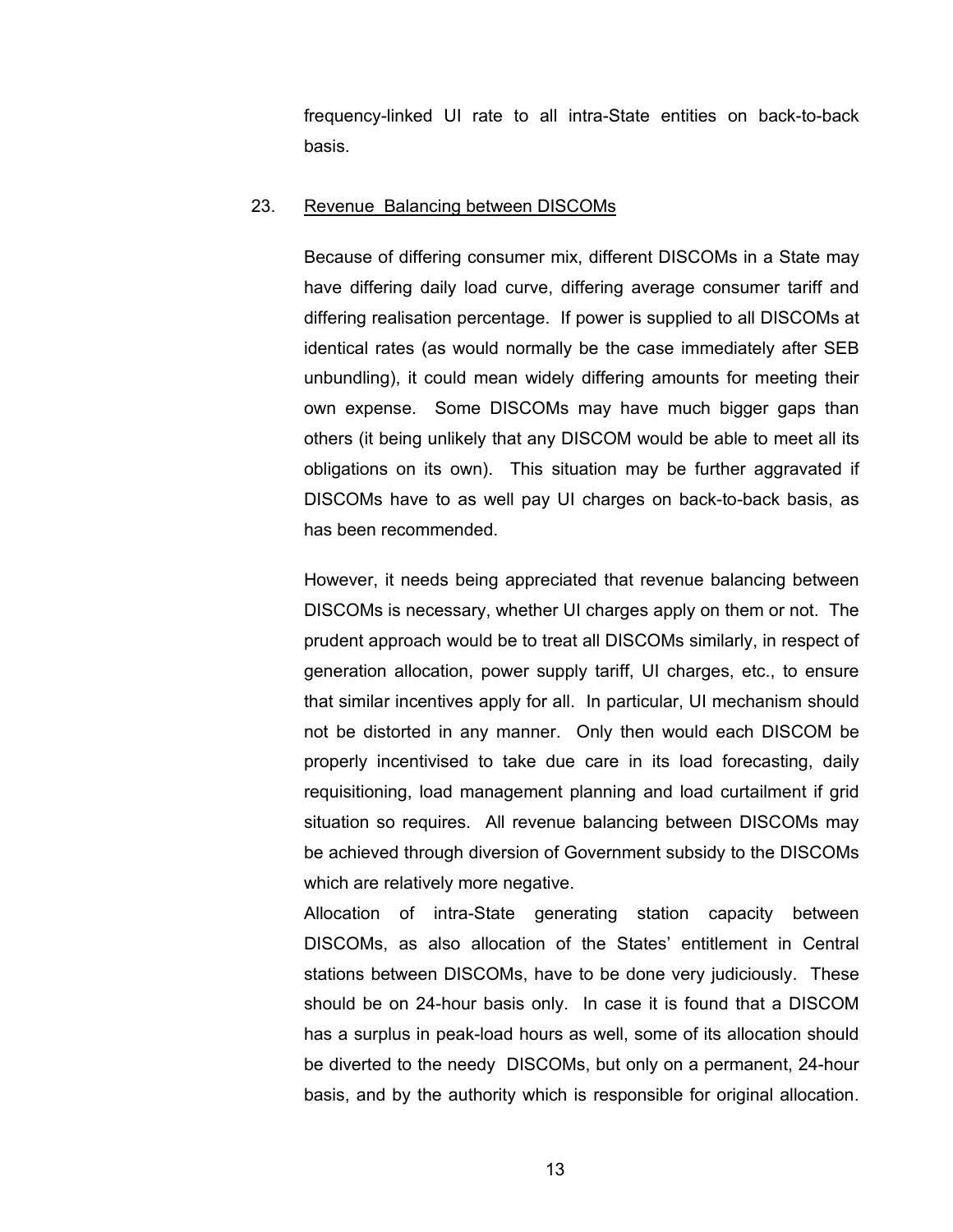However, no restrictions should be imposed on DISCOMs regarding trading of any off-peak or occasional surplus, either on bilaterally contracted basis or as UI. Only in case of an allegation of sale of power by a DISCOM to earn money while its own consumers are being load-shed, should be SERC/ State Government look into the matter. At times of low frequency, a DISCOM may be justified in not supplying power to non-paying consumers, either to curtail its overdrawal (and UI liability) or to improve its finances (by earning some UI). SERCs could specify frequency thresholds for different consumer categories, above which they should not be shed.

#### 24. Captive/Co-generation and non-conventional sources

A.B.T. is basically meant for large power plants whose capacity is assigned to one or more beneficiaries on a 24 - hour, long-term basis. It presumes that the plant operator is able to declare the plant availability on day-ahead basis, and is then able to supply power as per the schedule advised by his beneficiaries. As such, A.B.T. is not an appropriate/practicable mechanism for captive/co-generation, or for non-conventional sources of energy (wind, solar, biomass, mini-hydel, etc.), which are mostly unpredictable regarding their power supply capability. For example, payment of capacity charge in A.B.T. is dependent on MW availability declaration. If a figure cannot be committed for the whole of the next day, capacity charge itself cannot be determined. Further, the actual generation could vary widely, from the given schedule (e.g. due to changes in wind speed), and a plant could run up huge UI liability.

A.B.T. should therefore not be applied for such plants. They may continue on the single-part tariffs as presently specified by SERCs, or the entire power supplied by them into the grid may be treated as UI (and paid for by the concerned DISCOM at the frequency-linked UI rate). The logic for the latter is fairly simple. If a DISCOM receives one MW from a captive plant or wind farm, its drawal from the State grid would reduce by one MW. If it goes in underdrawal mode, it would